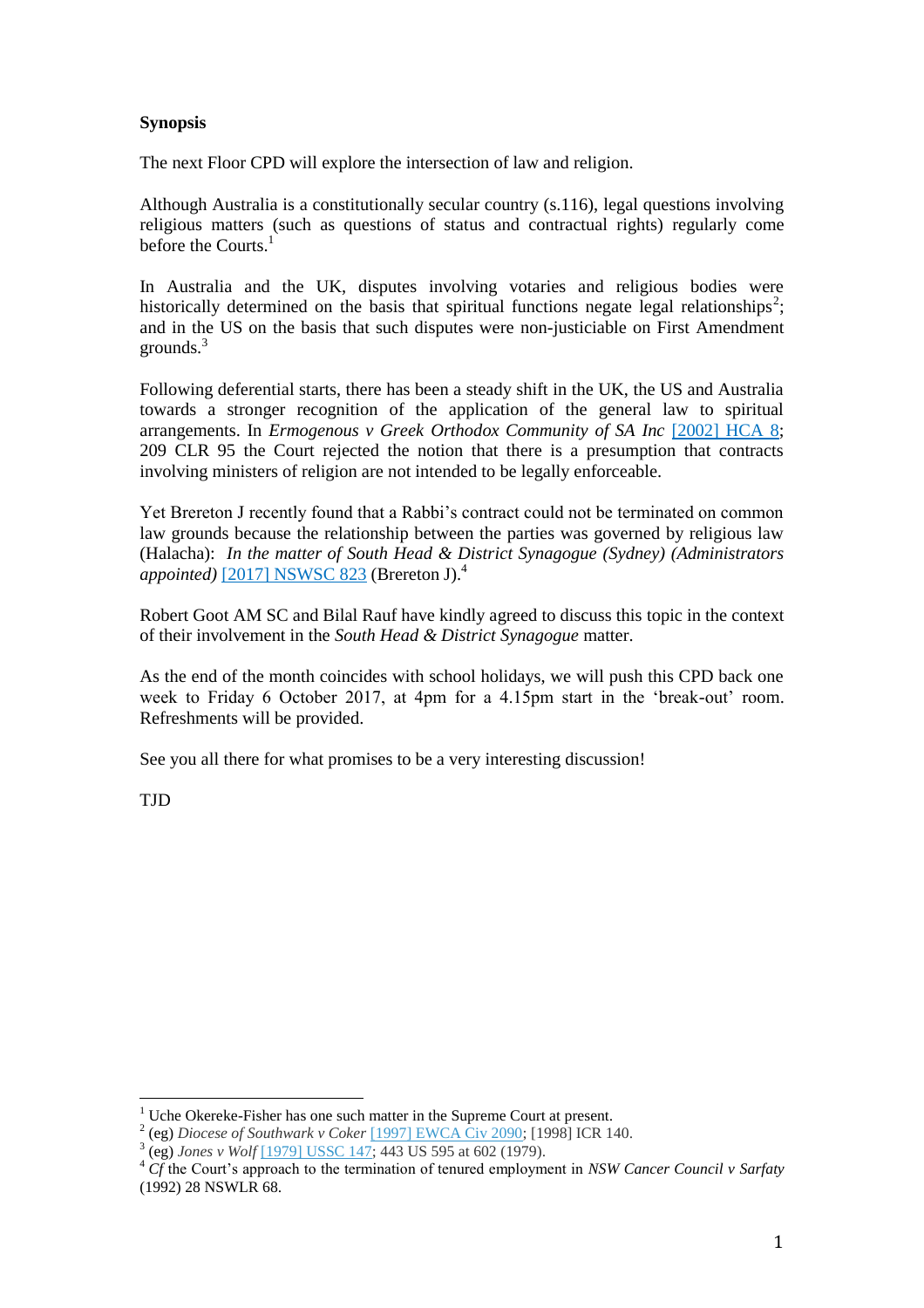## **Some Talking Points**

The debates surrounding the intersection of laws and religion are not new: "*Woe to those enacting crooked statutes and writing oppressive laws*": Isaiah. 10:1.

Australian courts have traditionally been generous in defining the scope of religious freedoms.<sup>5</sup> Similarly, State and Federal governments in Australia have adopted a comparatively deferential, soft regulatory approach in dealing with the issue of religious autonomy. <sup>6</sup> Thus in balancing the principles of anti-discrimination and religious freedom, the federal Government has tended to recognise religious exemptions to what would otherwise be unlawful conduct. For example, in the case of accommodation, discrimination against a person on the basis of that "*person's sex, marital status, pregnancy or potential pregnancy*" is unlawful, but an exemption is given for "*accommodation provided by a religious body*".<sup>7</sup>

Despite traditional judicial deference to religious autonomy, Courts nevertheless have to grapple with the undeniable influence religion has on the functioning of the institutions of state.

In *Bowers v. Hardwick*, 478 U.S. 186 (1986), the US Supreme Court held that a State law criminalising sex between gay couples was valid as there was a rational basis to justify the law, namely the government's interest in promoting 'morality'. Chief Justice Burger wrote that "*Condemnation of those practices is firmly rooted in Judeo-Christian moral and ethical standards*".<sup>8</sup>

*Bowers* was overruled in *Lawrence v. Texas*, 539 U.S. 558 (2003). Kennedy J, who delivered the opinion of the Court, took issue with Burger CJ's appeal to religious standards: "*The Bowers Court was, of course, making the broader point that for centuries there have been powerful voices to condemn homosexual conduct as immoral, but this Court's obligation is to define the liberty of all, not to mandate its own moral code*" (at 571).

The absence of a bill of rights means that Australian Courts do not have to make the kind of value judgments that are more commonplace in the US and the European Court of Human Rights. But issues of religion and morality nevertheless continue to permeate important constitutional issues.<sup>9</sup>

The High Court had to grapple with the nineteenth century religious interpretation of 'marriage' in its recent determination that the marriage power in the Constitution extended to same sex unions. In *Commonwealth v Australian Capital Territory* [\[2013\]](http://www.austlii.edu.au/cgi-bin/viewdoc/au/cases/cth/HCA/2013/55.html)  [HCA 55;](http://www.austlii.edu.au/cgi-bin/viewdoc/au/cases/cth/HCA/2013/55.html) (2013) 250 CLR 441, the Court dealt with the question of whether Territory legislation which provided for same sex marriage was inconsistent with the *Marriage Act 1961* (Cth) and thus invalid. This question in turn required the Court to determine

 $\overline{a}$ 

<sup>5</sup> (eg) *Church of the New Faith v Commissioner of Pay-Roll Tax (Vic)* [\[1983\] HCA 40;](http://www.austlii.edu.au/cgi-bin/viewdoc/au/cases/cth/HCA/1983/40.html) (1983) 154 CLR 120 ("*Scientology case*"); *Canterbury Municipal Council v Moslem Alawy Society Ltd* (1985) 1 NSWLR 525, 544 (McHugh JA); *Evans v New South Wales* (2008) 168 FCR 576, [79] (French, Branson & Stone JJ).

<sup>6</sup> See (eg) the Victorian religious tolerance legislation in the *Catch the Fire Ministries Case* (2006) 15 VR 207.

<sup>7</sup> Section 23 of the *Sex Discrimination Act 1984* (Cth).

 $8 \times 10^{-11}$ 

<sup>9</sup> *Krygger v Williams* (1912) 15 CLR 366; AG (Vic) *Ex rel. Black v Commonwealth* (1981) 146 CLR 559; *Williams v Commonwealth of Australia* [\[2012\] HCA 23;](http://www.austlii.edu.au/cgi-bin/viewdoc/au/cases/cth/HCA/2012/23.html) (2012) 248 CLR 156.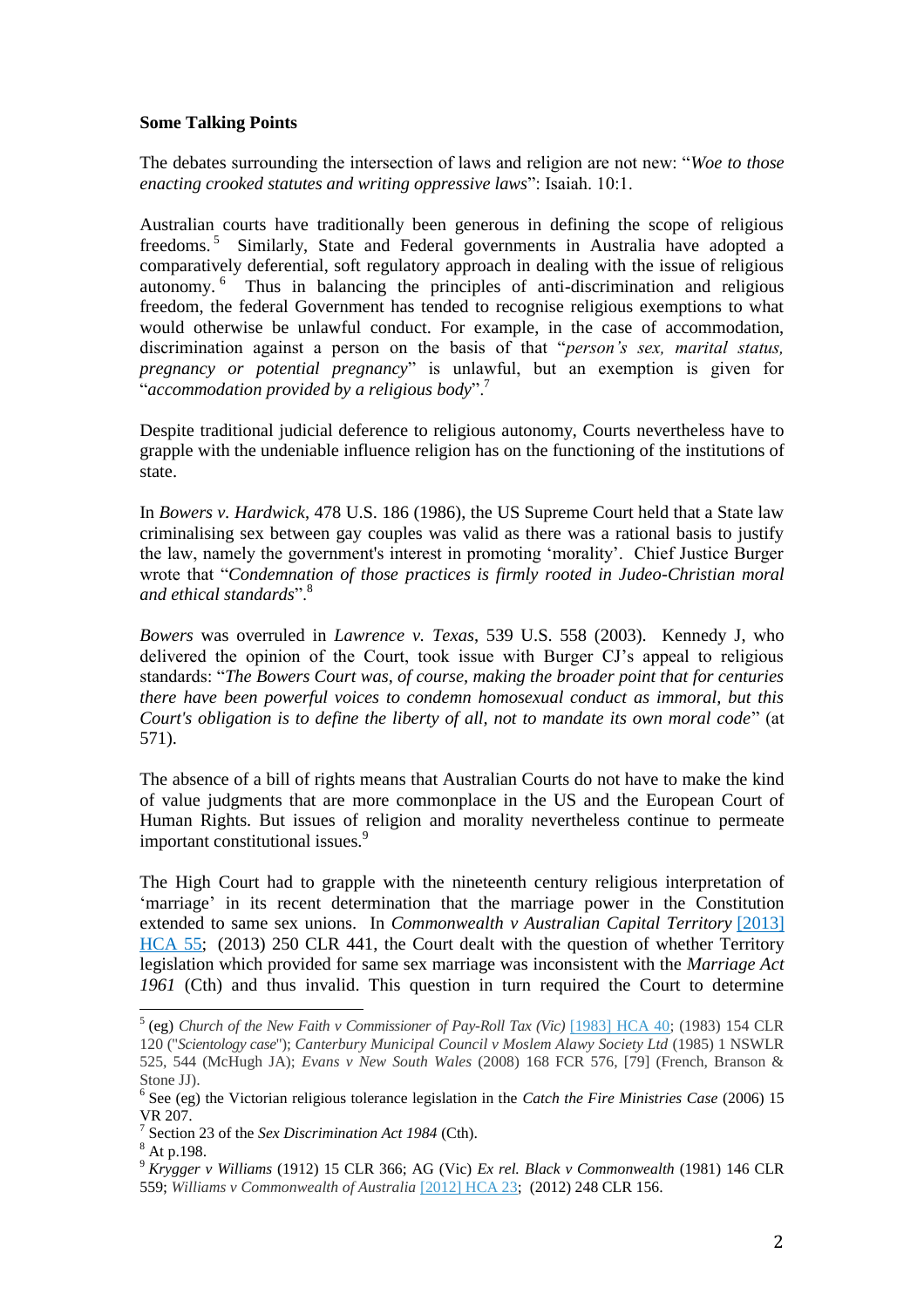whether the marriage power in s.51(xxi) of the Constitution permitted the federal Parliament to make laws with respect to same sex marriage.<sup>10</sup>

If the Court had taken the approach that "marriage" in the Constitution was to be defined by reference to what the Framers understood it to mean, then the outcome may well have been very different. Quick and Garran<sup>11</sup> for example had written that "[a]ccording to the *law of England a marriage is a union between a man and a woman on the same basis as that on which the institution is recognized throughout Christendom, and its essence is that it is (1) a voluntary union, (2) for life, (3) of one man and one woman, (4) to the exclusion of all others.*" The 19<sup>th</sup> Century decision of Lord Penzance in *Hyde*  $v$  *Hyde*<sup>12</sup> is most often cited in support of this definition. Other nineteenth century cases used terms such as 'Christian marriage' and 'marriage in Christendom' as distinct from 'infidel' marriages to define what marriage was. <sup>13</sup> In an early case on the *Marriage Act 1961*  (Cth), Windeyer J had said of Parliament that "*clearly what it has legislated for is Christian marriage*."<sup>14</sup>

The Court held that these descriptions did not confine the marriage power to its historical definition, confirmed in the 24<sup>th</sup> session of the Council of Trent. Rather, the term marriage in s.51(xxi) is 'a recognized topic of juristic classification', broad enough to encompass same sex unions (and indeed polygamous marriages).

The approaches in *Lawrence* and in *Cth v ACT* at first blush appear consistent with the legal philosophy of John Stuart Mill and Jeremy Bentham who reject legal moralism, and more recently H.L.A. Hart who made famous the claim that legal positivism involves '*a separation of law and morals*'. That is, the issues in those cases were resolved on a 'strict and complete legalism' approach to construction.<sup>15</sup>

But it must be recognized that there is a significant counter-movement which rejects this positivist separation thesis and holds that laws can and should improve morality.

Leslie Green, for example, argues that critical social morality  $16$  (eg, decriminalizing homosexuality as in *Lawrence*) can change conventional social beliefs: "*the most important changes in our morality in the last century or two - the repudiation of chattel slavery, the rise of the view that individuals have rights even against their lawful sovereigns, and the idea men and women are moral equals … were changes brought about intentionally if indirectly by people who protested, boycotted, wrote pamphlets, preached sermons, and organized unions - but also by people who voted, legislated, and litigated. In doing so they changed the law, and in changing the law they helped change our morality*".<sup>17</sup>

 $\overline{a}$ 

 $10<sup>10</sup>$  as the Territory legislation would have been able to validly operate concurrently with the federal Act if the federal Parliament had no power to make a law providing for same sex marriage.

<sup>&</sup>lt;sup>11</sup> The Annotated Constitution of the Australian Commonwealth,  $(1901)$  at 608-609.

<sup>&</sup>lt;sup>12</sup> (1866) LR 1 P & D 130 at 133.

<sup>13</sup> *Commonwealth v Australian Capital Territory* (2013) 250 CLR 441 at [31], [36]

<sup>&</sup>lt;sup>14</sup> Attorney-General (Vic) v Commonwealth ("the *Marriage Act Case"*) [\[1962\] HCA 37;](http://www.austlii.edu.au/cgi-bin/viewdoc/au/cases/cth/HCA/1962/37.html) (1962) 107 CLR 529 at p.600.

<sup>&</sup>lt;sup>15</sup> Although Kennedy J has often employed normative arguments to extend the fundamental liberties protected by the Fourteenth Amendment's Due Process Clause to certain personal choices central to individual 'dignity': eg *Obergefell v. Hodges*, 576 U.S. \_\_\_ (2015).

<sup>&</sup>lt;sup>16</sup> H. L. A. Hart, in *Law, Liberty and Morality* explains that there is the morality that a society does in fact endorse and practice ('social' or 'positive' morality) and there is the morality that it ought to endorse and practice ('normative' or 'critical' morality).

<sup>&</sup>lt;sup>17</sup> Leslie Green, "Should Law Improve Morality?" *Crim Law and Philos* (2013) 7:473-494 at p.494.